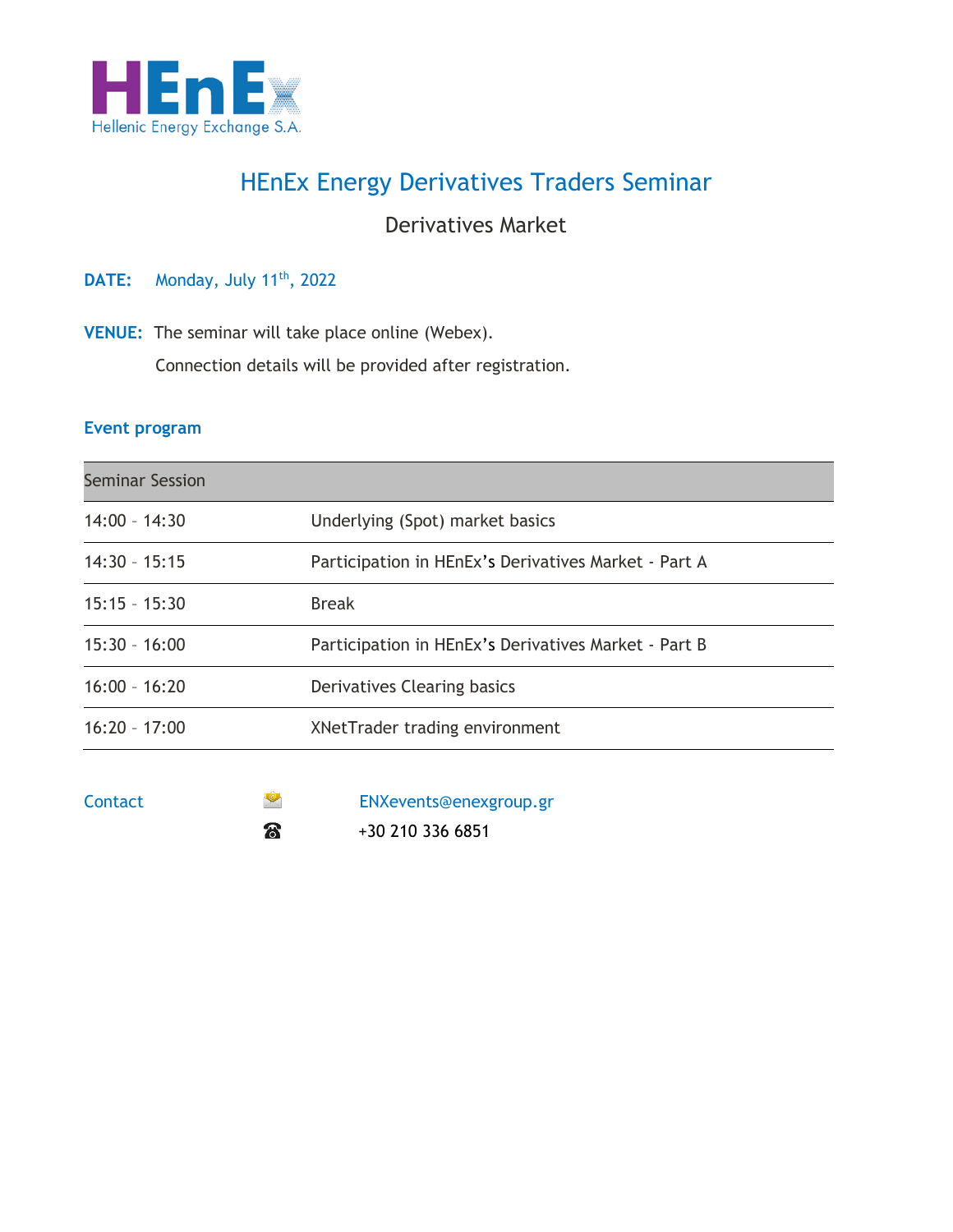# HEnEx Energy Derivatives Traders Seminar overview and registration process

#### **Overview**

The seminar will focus on technical trading specifications on Derivatives Market and the functionality of the XNetTrader application. The seminar will be held in English.

#### **Objectives**

Seminar attendees will gain further insight of trading practice. Market schedule, trading methods, order types, product specifications, underlying market and derivatives clearing basics will be analyzed, both at rulebook level as well as a hands-on demonstration of the XNetTrader application.

#### **Who should attend?**

Traders who wish to acquire HEnEx's "Energy Derivatives Trader Certificate (EDTC)" and/or market professionals who wish to gain a deeper understanding of HEnEx's Derivatives Market.

EDTC candidates who meet all criteria of Article 3 par. 3.5 of Decision 3: ["Members' professional](https://www.enexgroup.gr/documents/20126/184422/20200306_Decision_03_EN.pdf)  [competence in the Financial Energy Market \(Derivatives Market\) of HEnEx](https://www.enexgroup.gr/documents/20126/184422/20200306_Decision_03_EN.pdf)", will be eligible to apply for an Energy Derivatives Trader Certificate (EDTC) from HEnEx, by making use of the exemption from certification exams.

Please be aware that, the certification process through an exemption from exams is only available to employees of HEnEx's Participants and that all Participants of the Derivatives Market of HEnEx must employ at least one Certified Trader.

#### **Pricing**

The Participation Fee is €186.

The fee needs to be deposited to HEnEx's Bank Account until Friday 08/07/2022. The deposit information field should include the text **"HEnEx Energy Derivatives Traders Seminar"**.

#### **HEnEx's Bank account details**

Beneficiary: Hellenic Energy Exchange S.A. Bank: National Bank of Greece S.A. IBAN: GR69 0110 0440 0000 0440 0291 144 SWIFT: ETHNGRAA

#### **Registration Process**

1. Registration

For your participation, please register [here](https://www.enexgroup.gr/web/guest/edtc-seminar-registration-form) by Friday 08/07/2022 @15:00 EET. You are kindly requested to fill in your personal information in English. After this time, no registration application will be processed.